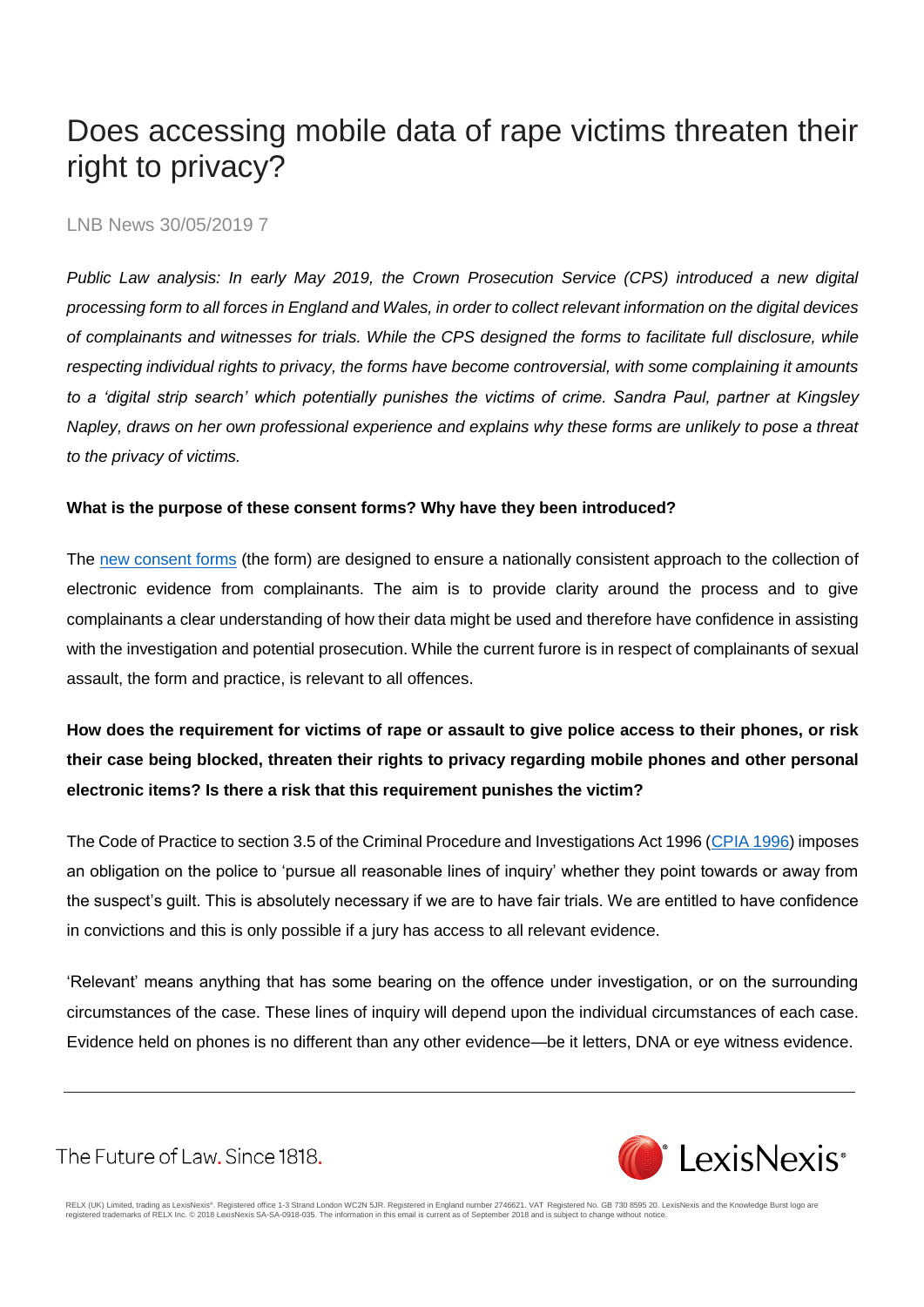The form indicates that it might not be possible to progress cases if all the evidence is not available. The CPS charging threshold for all cases clearly states that a charge can only be authorised if there is 'sufficient evidence to provide a realistic prospect of conviction'. The logical conclusion is that the absence of what might be crucial evidence can adversely affect the ability to charge.

However, the form—and my experience of the practical application of the rules—also indicates that the absence of this evidence is not necessarily a 'block' to a case proceeding. Cases may well proceed in the absence of this evidence. However, the CPS has legal obligations of disclosure under [CPIA 1996.](https://www.lexisnexis.com/uk/legal/search/enhRunRemoteLink.do?linkInfo=F%23GB%23UK_ACTS%23num%251996_25a_Title%25&A=0.035336493037388395&backKey=20_T28780147070&service=citation&ersKey=23_T28780147037&langcountry=GB)

The police, prosecutors and defence alike, are frustrated at the commonly-held perception that complainants providing the police with access to their phones means that their entire lives will automatically become part of any court case. The starting point is that the prosecution will only want to rely on material which is helpful to their case, ie which supports the account of the complainant. There surely cannot be any protest from complainants as to this stage of the process. However, once a defence statement has been submitted, the prosecutor is under an obligation to carry out further an objective review and to disclose any material which they assess could be unhelpful to the Crown's case, or helpful to the defence case as set out in the defence statement. It is this part of the disclosure process which may result in material from a complainant's phone being provided to the defence team, and it is this which inevitably sends people into a spin.

In 18 years, I have never had access to information from a complainant's phone which was not directly responsive to this test. The defence is we are not permitted to go 'fishing around' in the complainant's data in the hope of finding something useful. On the last occasion that telephone evidence was reviewed in one of my cases (which was in March 2019) I did this, and I had to attend the police station, the officer stayed in the room supervising me throughout and I had to then write to the CPS to ask for copies of the data we wished to rely on. The barrister acting for the Crown as well as the CPS lawyer reviewed the material before it was provided to me.

It appears inimical to a 'fair' trial process that relevant evidence is 'hidden' from the court and jury. We have numerous well publicised examples—think Birmingham Six (see *R v McIlkenny; R v Hill; R v Power; R v Walker; R v Hunter; R v Callaghan* [\[1992\] 2 All ER 417\)](https://www.lexisnexis.com/uk/legal/search/enhRunRemoteLink.do?linkInfo=F%23GB%23ALLER%23sel1%251992%25vol%252%25year%251992%25page%25417%25sel2%252%25&A=0.2601399331162306&backKey=20_T28780147070&service=citation&ersKey=23_T28780147037&langcountry=GB), through to more recent examples—of miscarriages of justice or near misses where this has happened.

The Future of Law. Since 1818.

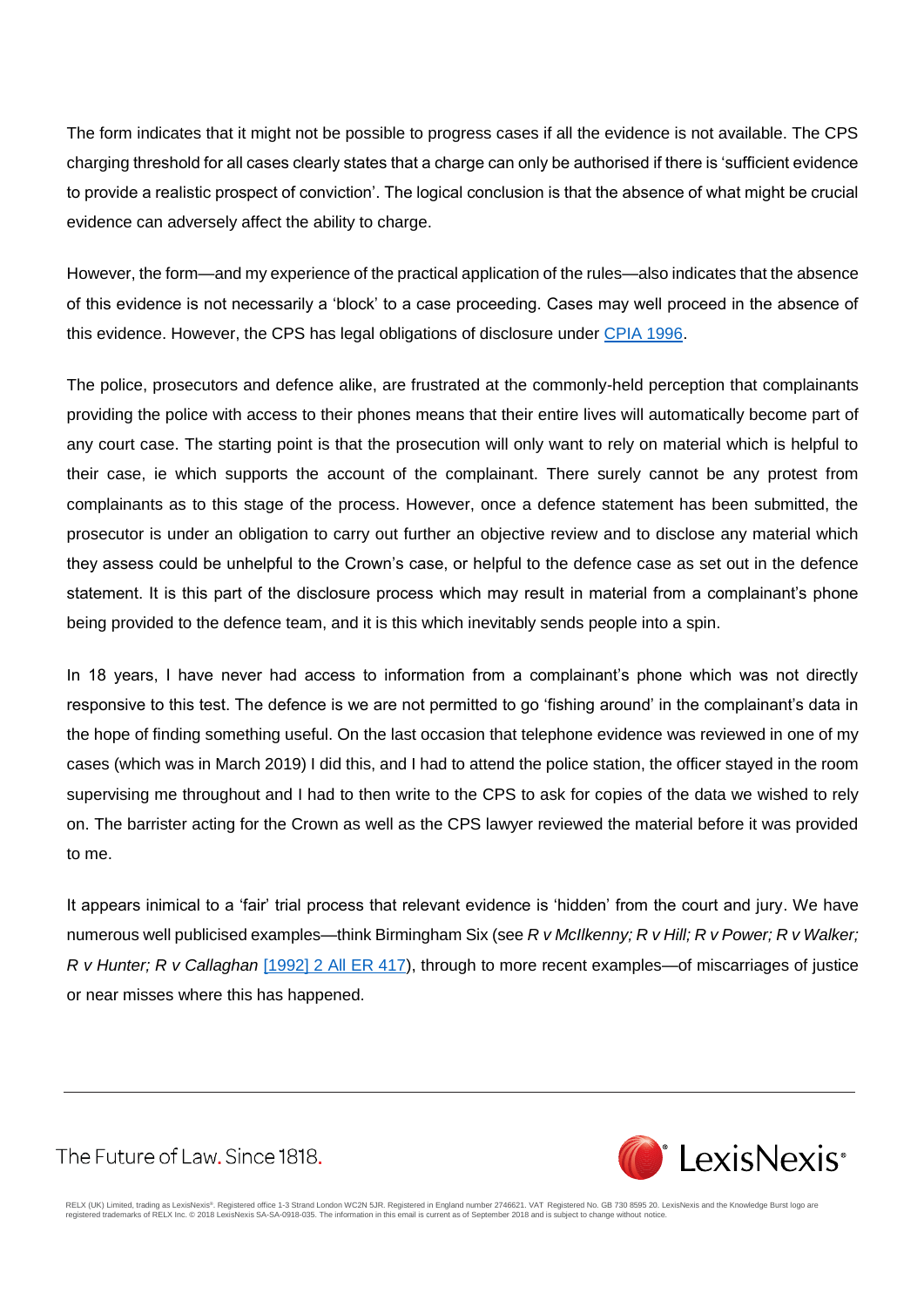Only relevant and admissible evidence will be permitted by the court. In order to be relevant, the evidence has to be probative of some matter in issue ie go towards proving or disproving some element of the offence charged. The court has additional legislative safeguards in cases of sexual assault ie section 41 of the [Youth](https://www.lexisnexis.com/uk/legal/search/enhRunRemoteLink.do?linkInfo=F%23GB%23UK_ACTS%23num%251999_23a_Title%25&A=0.4446205435739625&backKey=20_T28780147070&service=citation&ersKey=23_T28780147037&langcountry=GB)  [Justice and Criminal Evidence Act 1999](https://www.lexisnexis.com/uk/legal/search/enhRunRemoteLink.do?linkInfo=F%23GB%23UK_ACTS%23num%251999_23a_Title%25&A=0.4446205435739625&backKey=20_T28780147070&service=citation&ersKey=23_T28780147037&langcountry=GB) which prohibits information regarding previous sexual history being adduced without leave of the court and only then when a series of gateways designed to protect the complainant have been navigated.

The reality is that only material that is relevant to this case is admissible.

If the complainant is able to identify that there is no relevant evidence on the phone, the phone does not need to be downloaded. If the complainant is able to identify the parameters of the potentially relevant material—eg the only communication with the suspect was by WhatsApp—then, barring technical limitations, only that information needs to be downloaded.

Emotive terms like 'digital strip search' or 'punishment' of the complainant are perhaps responsible for the fear that has been invoked rather than a careful analysis of what the new form seeks to achieve.

Where the prosecution fails to comply with their obligations to investigate all reasonable lines of inquiry or provide disclosure, there is a real risk that a trial will collapse if the effect of the failure is to make it impossible for the defendant to have a fair trial as to do otherwise wards would amount to an abuse of process.

Those who have complained about the 'electronic strip search' of complainants by the police looking at their phones are in effect saying that the complainant's right to privacy outweighs the defendant's right to a fair trial. That is not the case. The right to privacy is a qualified human right, whereas the right to a fair trial is not. For justice to be done in our courts it requires a careful balancing exercise and on occasion, one must give way to the other.

## **This vetting only applies to victims of sexual assault and rape. Do you think this will be extended to victims of other crimes and why?**

The CPS has confirmed that the use of these forms is not limited to specifically for sexual assault complainants—they can be used in any investigation where digital devices may be examined.

The Future of Law. Since 1818.

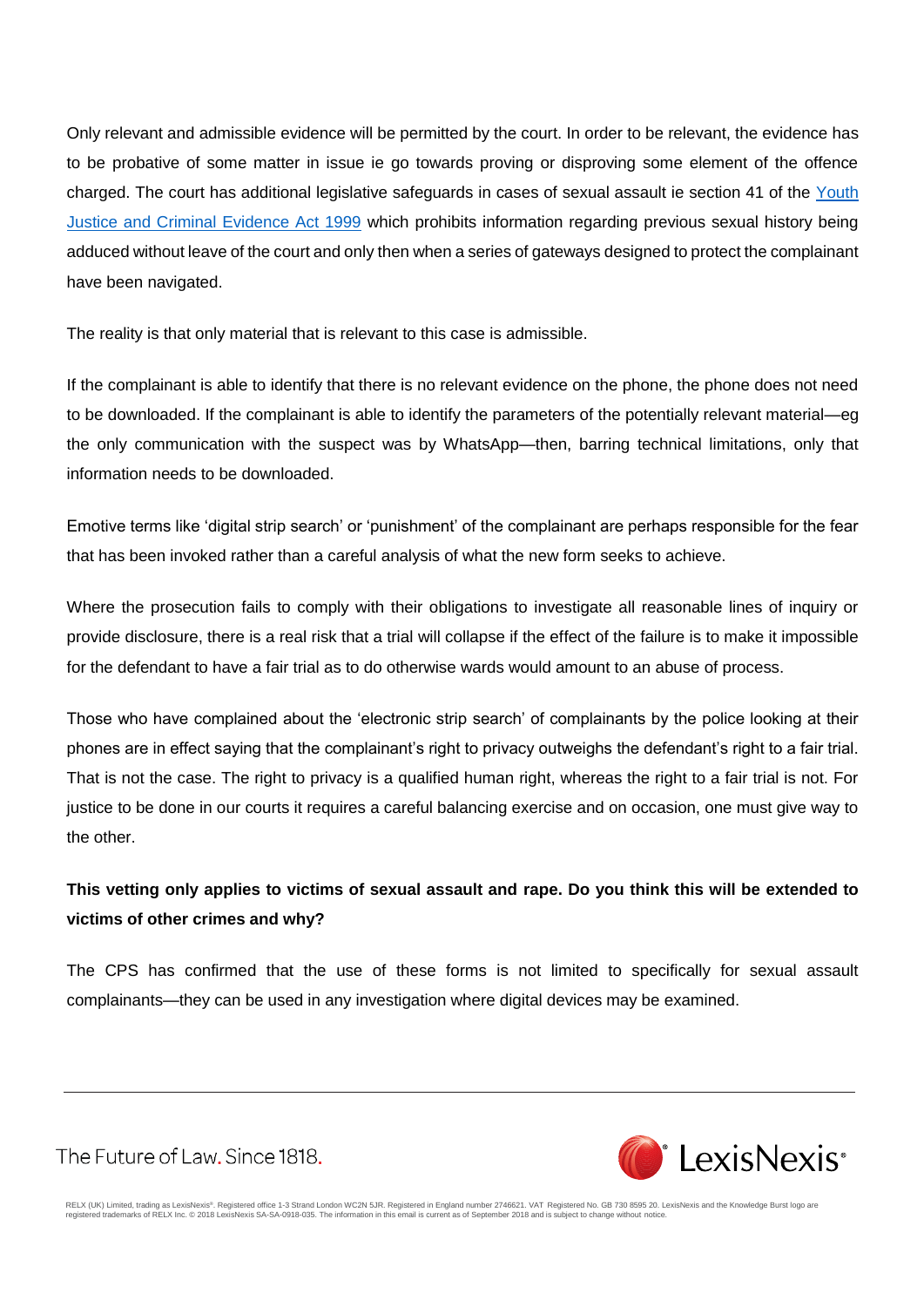As indicated above, 'vetting' does not accurately describe the process being discussed. It is the collection of relevant evidence to determine whether a crime has been committed and thereafter whether there is sufficient evidence to secure a conviction. For instance, a text to a friend immediately following the alleged incident provides contemporaneous evidence and potentially a first account which has particular weight in cases such as these. Similarly an assertion that there was no previous sexual contact can be undermined by photographic evidences of the complainant and suspect. This is not about 'digging up dirt'—it is about ensuring investigators and prosecutors have as full as picture as possible.

In all sexual offence cases that I work on, the suspects phone and electronic equipment is seized, under compulsion if necessary and so irrespective of their consent. Indeed, the desire to seize such equipment can amount to a ground on which to arrest a suspect.

The difficulty with rape and serious sexual offence cases is that it is often one person's word against the other and it is rare to have independent witnesses. A mobile device—particularly if it includes location data—might be able to establish a chain of events or timeline that would otherwise not be possible and might clearly be of benefit to both parties.

### **The CPS is** [gathering views](http://www.cps.gov.uk/cps/news/police-and-prosecutors-invite-victim-groups-discuss-concerns-about-new-consent-form) **and concerns from victim groups about the new consent form. How do courts treat victims of rape differently to victims of other crimes? What can be done to change this?**

There are already special provisions in place to deal with adult complainants in sexual offences trials and all otherwise vulnerable witnesses for whom those special measures might increase the quality of their evidence. Complainants in sexual offence trials have these measures available to them as of right and I have never come across a case where those measures are applied for but not granted by the court in a case concerning sexual offences.

### **What can courts do to ensure they protect the human rights to privacy of victims of rape, while gathering the necessary information to prosecute a perpetrator?**

The court has an obligation to protect the human rights of all concerned in the trial. Developing a consistent and transparent way to gather data and inform the complainant about how that data will be put to use is an important safeguard. What we need is a fair trial, no matter which side of the aisle one speaks from. The court

The Future of Law, Since 1818.